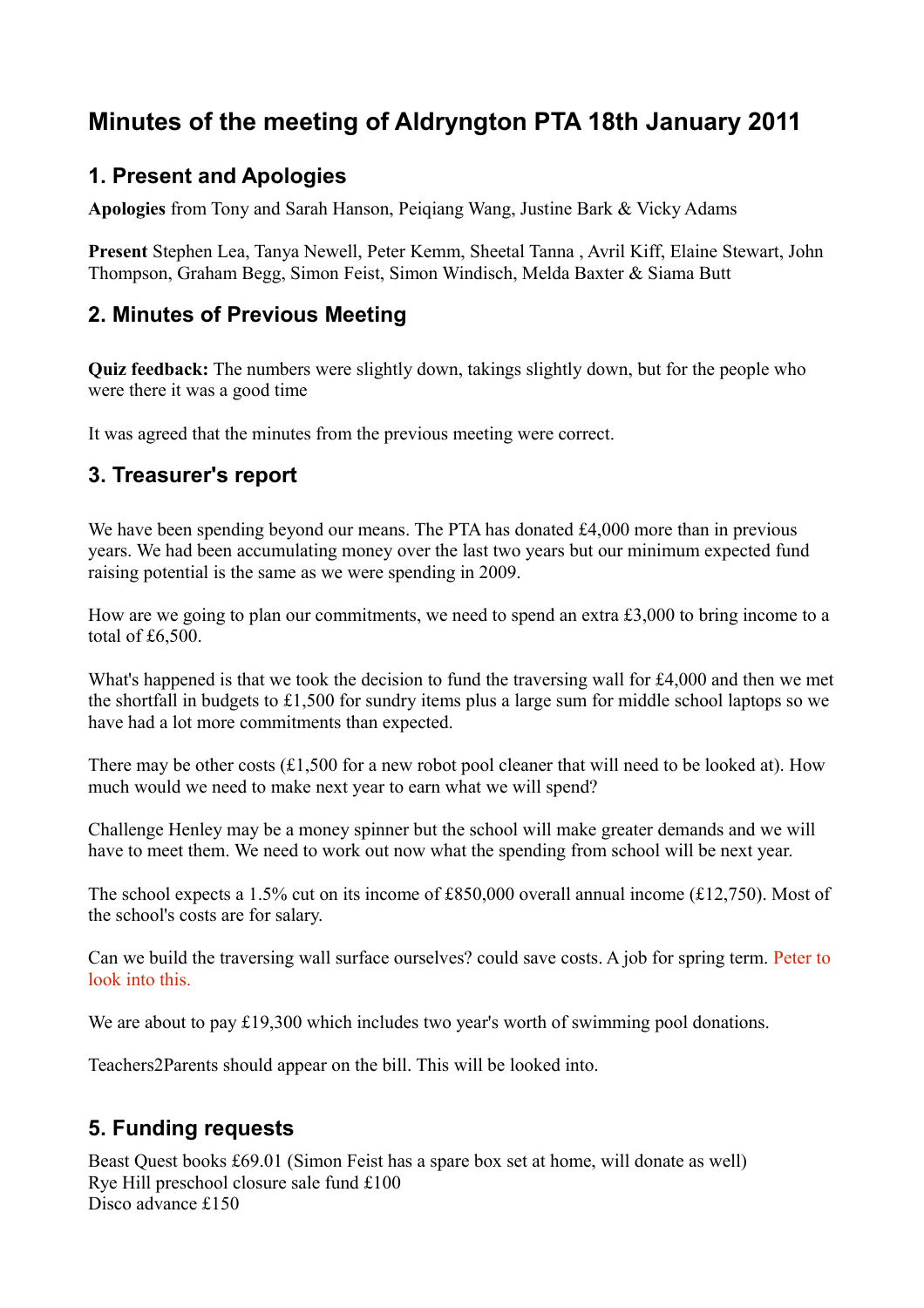These funding requests were agreed by the committee.

### **6. Maiden Erlegh catchment area proposals**

There has been official PTA response to these proposals. Graham has however been in contact with WBC asking that the proposals be reconsidered. John mentioned that the ME preschool has done exactly the same.

Graham will also send a formal letter on behalf of the PTA. Putting the case for all Aldryngton children to be treated as a separate case.

There is a strong sense of resentment in the local area. The plans seems to be unfair, and to have been sneaked in during a quiet period.

After the 14th Feb they will have to process a huge amount of paperwork and combine it to present it to the forum who will then decide to proceed as proposed, to proceed with amendments or to put on hold. Then the executive will decide and perhaps there will be a challenge. Park ward will probably challenge.

Loddon are also unhappy with the proposal but they don't have the direct links that Aldryngton does. Aldryngton should be treated as a special case.

Maiden Erlegh governors also want special status for Aldryngton. They are in an awkward situation and will want to wait.

Better if the letter was on headed paper. Graham to make PTA headed paper and send to WBC.

Eight children are at risk next year, nine the next. It is unclear where the boundary will be. It will change over the years as people move within the new tie breaker area.

The sticking point for their proposal is the increase in traffic. WBC's modelling is bad.

Can we turn this public feeling into more support for the PTA. Can we encourage them to turn their enthusiasm for the school into enthusiasm for the PTA**.** Graham and Simon to collect names

# **7. Christmas fayre feedback**

Raised £3,000, expenses £900 of which £300 is prize raw money.

In 2009/10 income was £2,500 and we spend £700, previous year income was £2,900, spent nearly £1,000.

We took an extra £120 for the commercial stalls, the Wii jump and the refreshments made more than last year. Xmas factor made £40. double Wii jump for next year.

Raffles generate a lot of effort perhaps generate more money for less effort.

The lottery stated the prizes included "others". The printers included this before we could delete it. We could have donated some general raffle prizes.

Lyn selling tickets have made things much easier for parents. Perhaps continue to make things easier through the internet or through an honesty box.

Next year lottery covering letter should say you don't have to buy them all.

Perhaps we should encourage people to sell to relations. We need to give them more time.

What worked well was gathering peoples names at the parents evening.

People were upset that the tickets were redrawn. We need to put phone numbers on the back of every ticket.

Do we do mulled wine on the door again? It was nice to be able to greet people as they arrive. This part of the fayre needs to be more efficient for next year, perhaps some children welcoming and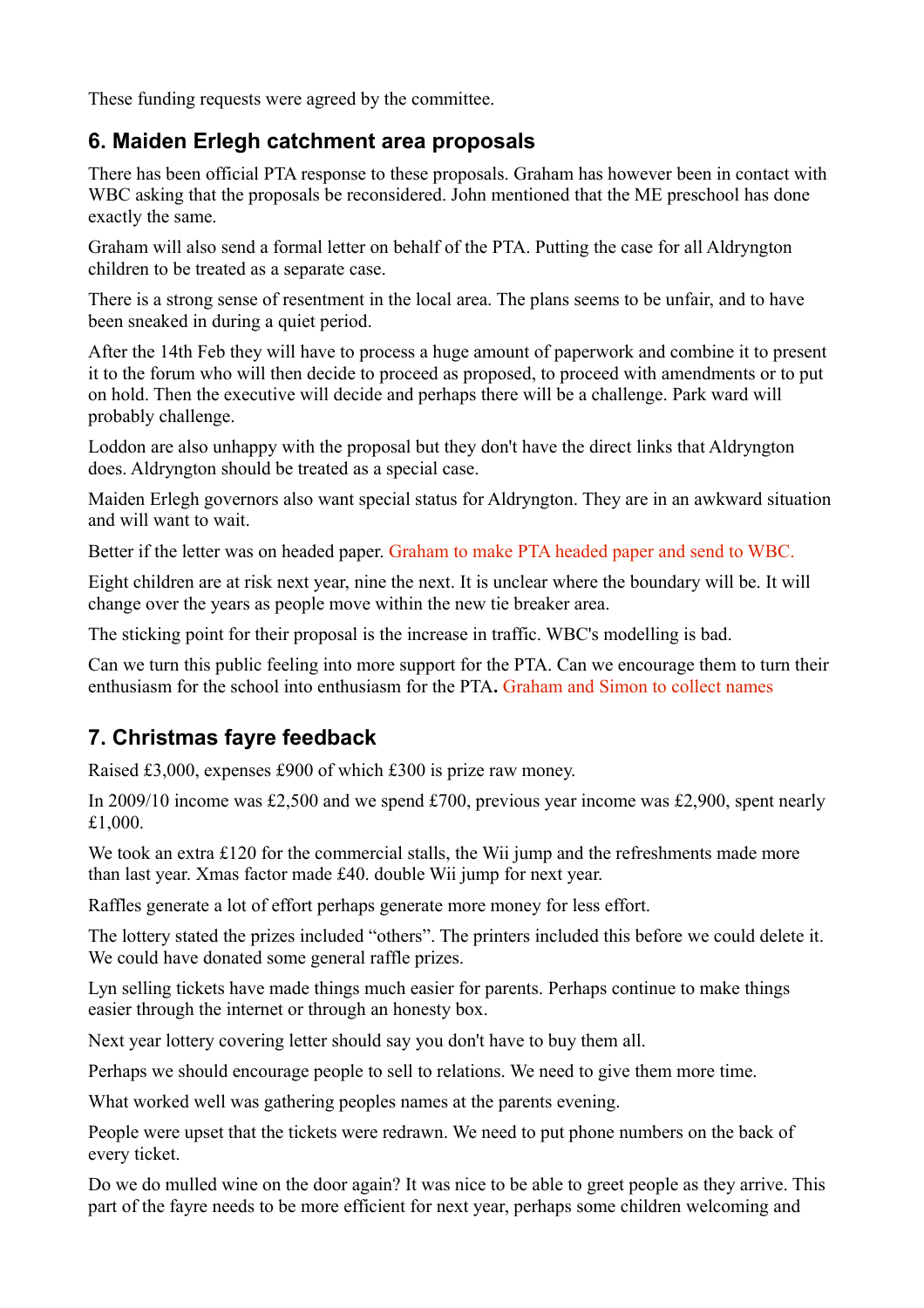handing out programmes?

Some people said that santa left when there were still children who had tickets. We oversold tickets. In 2008 he carried on over schedule. The Santa slots were three minutes but it was going faster so we sold more tickets. Instead of selling timed tickets we should sell timed in 10 minute slots, and fit extra people in at the end of each slot

# **8. International evening Thursday 3rd Feb 6-8pm**

Some children have been given specific tasks. They are planning fashion show between 6:00 to 8:00 Need to amend PTA calendar (done). Also a rolling program visual display in the ICT suite. anda food room in Mrs Gregory's classroom.

We need a PTA refreshments table. Also some commercial stalls (Peter to supply possible details).

Graham, Peter, Simon Feist and Melda to run refreshment table

# **9. Band night (rescheduled for next meeting)**

#### **10. Disco**

The dates have been clarified between Justine and Elaine

Bringing people though field wasn't so safe. Perhaps a car with it's lights on. Or a light powered from the pool area.

Andy could rig up a light. Simon Feist has a portable generator. John Thompson also has access to lights. John and Simon Feist to confer.

Should we up the ante from glowsticks to necklaces with flashing lights. The average child comes with so much money. If we pre advertise the costs then children will bring the right amount of money. Do we buy 30 flashing lights as a trial?

# **11. Cake Sales coordinator**

Melda Baxter and Siama Butt will be the new cake sale coordinators. Melda will approach the teachers to find out when they want their cakes sales to be.

# **12 Meet the PTA**

The PTA could have named members available on the website for identification.

We should make a small picture and a sentence describing our connection to the school. Graham will prepare something and send out a "Meet the PTA" letter.

What about a table at the open evening? Should we wear badges?

Should we attend the new parent's evening – perhaps initiate a coffee morning with the PTA?

### **13 Pool club**

We should have the pool run by a committee, have an open meeting on the pool, invite everyone. The byline should be "How are we going to move forward with the pool". We have had a volunteer to cover the promotion side of things, perhaps ask people "What stops you from using the pool?"

There will be a pool meeting on Tue  $1<sup>st</sup>$  March